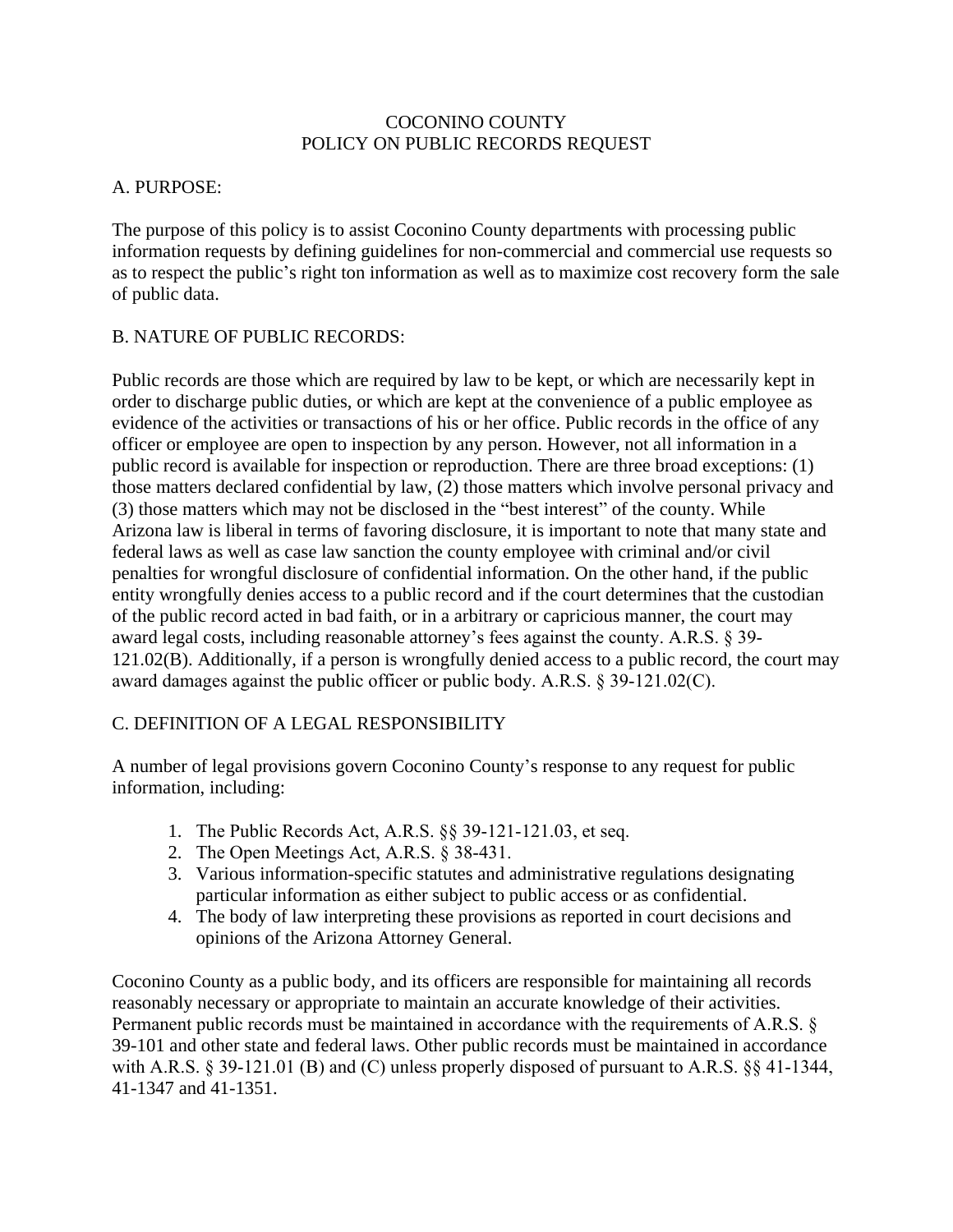#### D. DEFINITIONS:

#### 1. A "Public record" and "other matters" include:

a. A record that is made by a public official pursuant to a duty, the immediate purpose of which is to disseminate information to the public, or to serve as a memorial of official transactions for public reference,

b. A record that is required by law to be kept, or necessary to be kept in the discharge of a duty imposed by law to serve as a memorial and evidence of something written, said, or done, or

c. A written record or transactions of a public officer in his office, which is a convenient and appropriate method of discharging his duties, and is kept by him as such, whether required by express provisions of law or not.

Most records in the possession or control of a public officer or body will be "public records". Exceptions are "work-in-progress," e.g., a work that is not yet finished, or information that is used solely as a memory aide, e.g.. "post-it" notes.

2. Commercial Purpose is the use of a public record for the purpose of:

- a. Sale or resale or for the purpose of producing a document containing all or part of the copy, printout, or photograph for sale,
- b. Obtaining the names and addresses from such public records for the purpose of solicitation, or
- c. For any purpose in which the purchaser can reasonably anticipate the receipt of monetary gain from the direct or indirect use of such public record.

Note: Requests from the news media are not "commercial purpose" requests. Star Publishing Co. v. Parks, 152 Ariz. Adv. Rep. 69 (App. 1993).

3. Public Body includes the state, any county, city, town, school district, political subdivision or tax-supported district in the state; any branch, department, board, bureau, commission, or council or committee of the foregoing; and any public organization or agency that is supported in whole or in part by funds from the state or any political subdivision thereof, or expending funds provided by the state or any political subdivision thereof.

4. Officer is any person elected or appointed to hold any elective or appointive office of any public body and any chief administrative officer, head, director, or superintendent, or chairman of any public body. Where an official is under a legal duty to oversee a public body's records, the official is "a person responsible."

5. Person Requesting Data includes corporations, associations, societies, and individuals.

6. Public Data is the data that is contained in or derived from public records.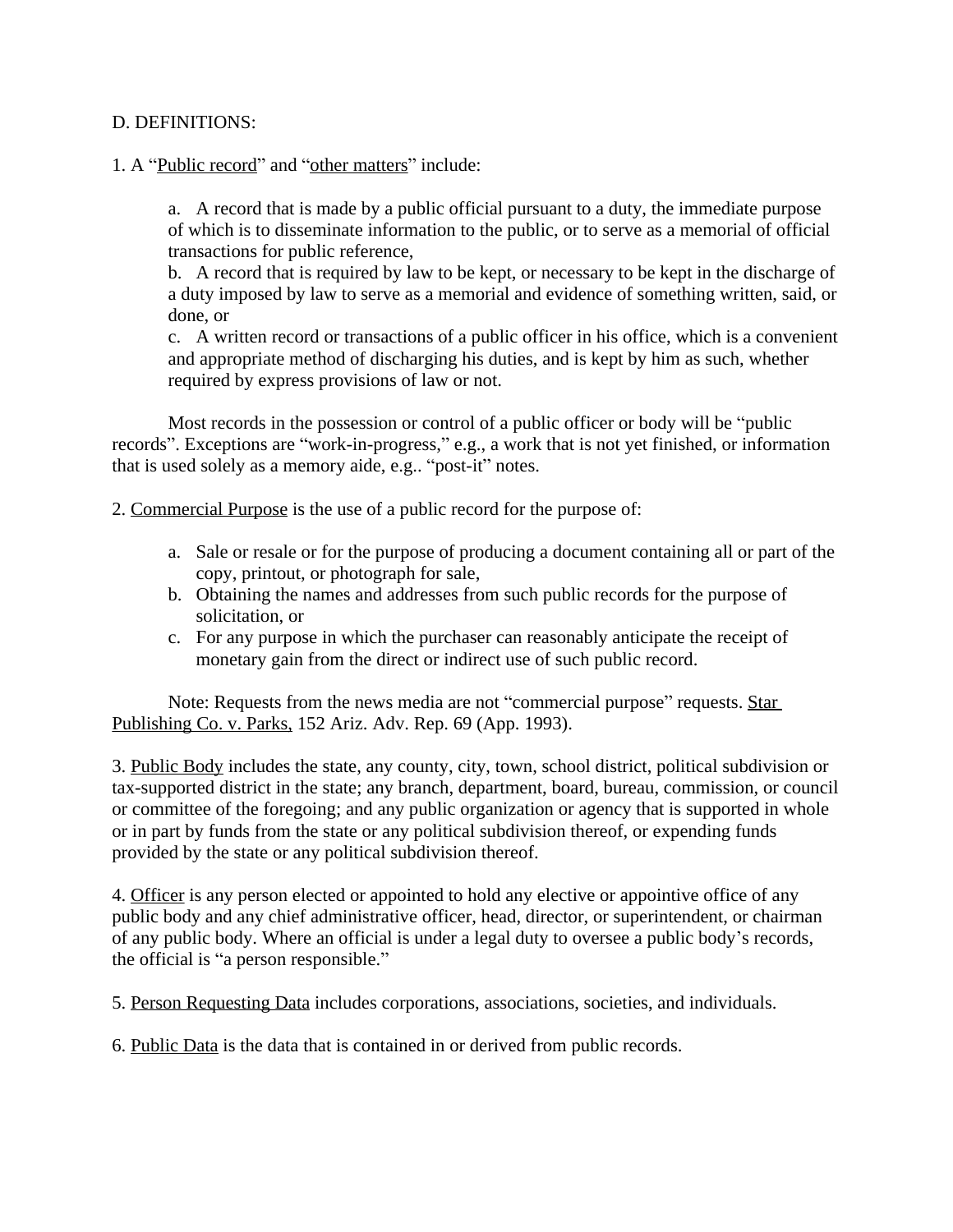7. Reasonable Amount of Time means that the County must permit access to data within a reasonable amount of time after the request is made, so long as the access does not disrupt public business. The amount of time depends on the factual circumstances of each case. The County may not, however, keep all records in a private classifications for and extended period of time on the basis that some reports may not be disclosed.

# E. GENERAL POLICY:

The Following policy is established to manage the release of public records held by Coconino County:

1. The Public Records Act is to be interpreted liberally to facilitate broad access to public records.

2. Public Records and other matters in Coconino County offices are presumed to be open for public inspection and shall be open to inspection at all times during office hours, with three broad exceptions:

- a. Confidentiality-Disclosure is not required where prohibited by statute, court rule, or court order (e.g., medical records)
- b. Personal Privacy-Information containing personal information about an individual need not be disclosed due to an individual's privacy rights (e.g., home address, telephone number, racial background)
- c. Best Interests-Disclosure may not be required if release of the information is not in the best interests of the public body (e.g., release would prohibit public safety efforts or place the County at a competitive disadvantage)

3. A public record request for information which appears to fall within these exceptions should be referred to the Coconino County Attorney's Office as soon as possible.

4. Generally:

- a. Coconino County has the burden of proving that release of specific public information should not be allowed.
- b. Public data requests should be submitted to Coconino County departments in writing. (See Forms Section of this Policy)
- c. Department management has the discretion to accept verbal public data requests.
- d. The standard forms supplied with this policy should be completed by a requester before any public data is released, unless the requester has already provided all the information in writing.
- e. Any person may request to examine or be furnished copies, printouts, or photographs of any public record during regular office hours. However, if the custodian does not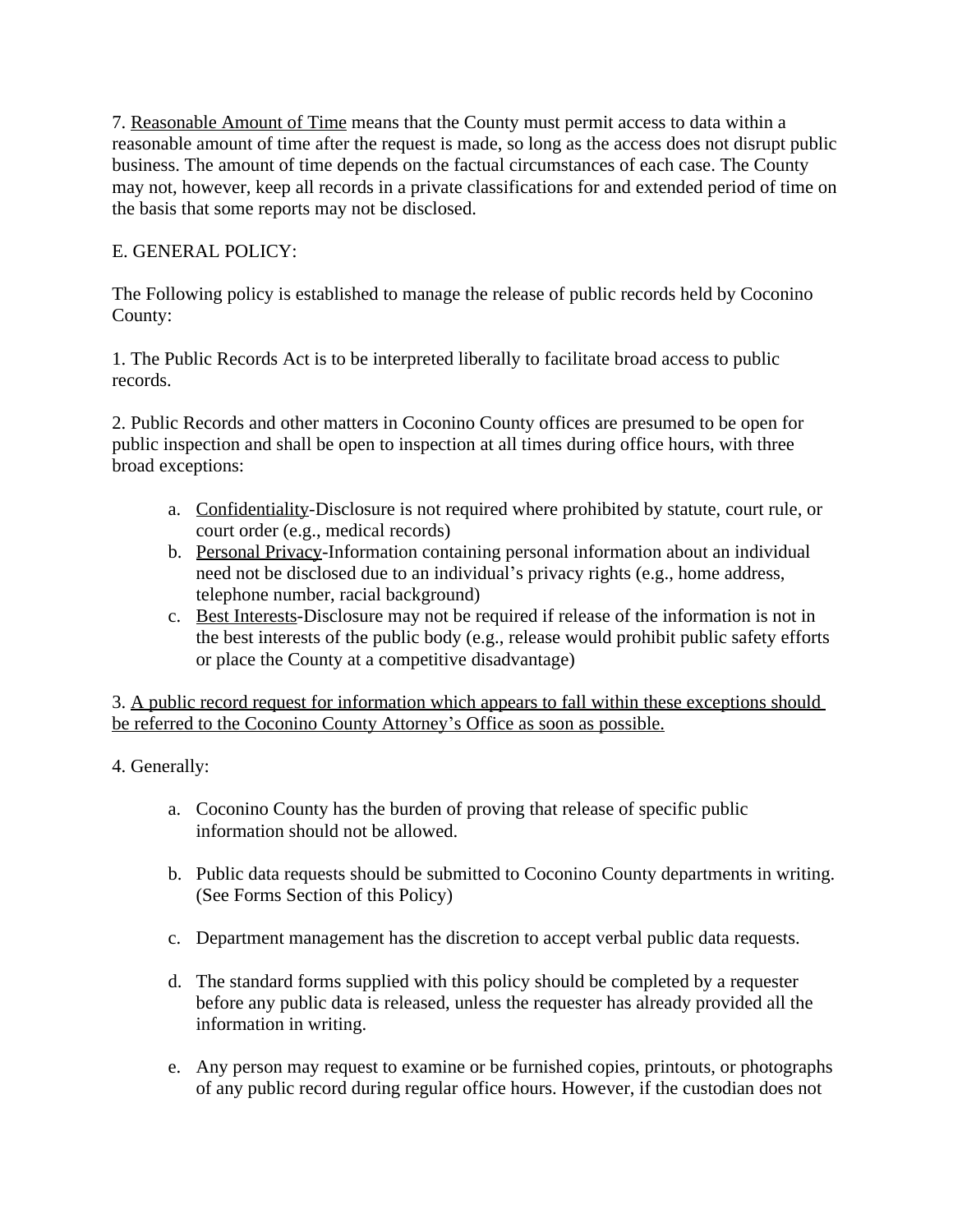have the facilities for making copies of the public records, the copies may be made while the public records remain in the control of the custodian and subject to the custodian's supervision. The County is not required to allow the requester to make is or her own copies.

- f. The public des not have the right to demand access to records unless they have a substantial connection with the public officer or body's activities, even if the records are located within the public entity's offices.
- g. Requesters only have a right to the data that is already maintained and in the format in which it is currently kept. The County is not required to create a new record to meet a public records request. This means that we are not obligated to obtain new data, perform research projects, create new report formats, convert data to different medium or formats, nor perform custom programming or extraction.
- h. Categories included in the request must be sufficiently defined to the end that the parties and the court may understand with certainty the nature of the demand. A request for "all documents in possession relating to a particular matter" is not sufficiently specific. Industrial Commission v. Holohan, 97 Ariz. 122,397 P.2d 624 (1964).
- i. The County no longer has control over the data once it has been released; therefore, collecting pertinent information from the requester is critical.
- j. Information which falls within an exemption may be "redacted", which means obscured, and the remainder must be disclosed. Because one piece of information in a document does not have to be released does not mean that the entire document can be withheld.
- k. The custodian responsible for the public data may not avoid the responsibility of performing redaction by refusing access to records.
- l. Redaction must be done in good faith.
- m. Voluntary disclosure of a record can preclude later claims that the record is exempt from release as a public record, particularly where the record is released to a person whose interests are adverse of those of the officer or public body.

# F. ROLE OF THE COUNTY ATTORNEY:

The role of the County Attorney is to assist departments in determining the level of confidentiality of their data. Any questions regarding whether certain information is, or is not, a public record should be addressed to the Coconino County Attorney's Office as soon as possible. The individual departments are responsible for responding to public records requests. In addition to assistance to the departments on public records law and privacy concerns, the County Attorney can provide legal assistance on the procedural aspects of response and disposition of a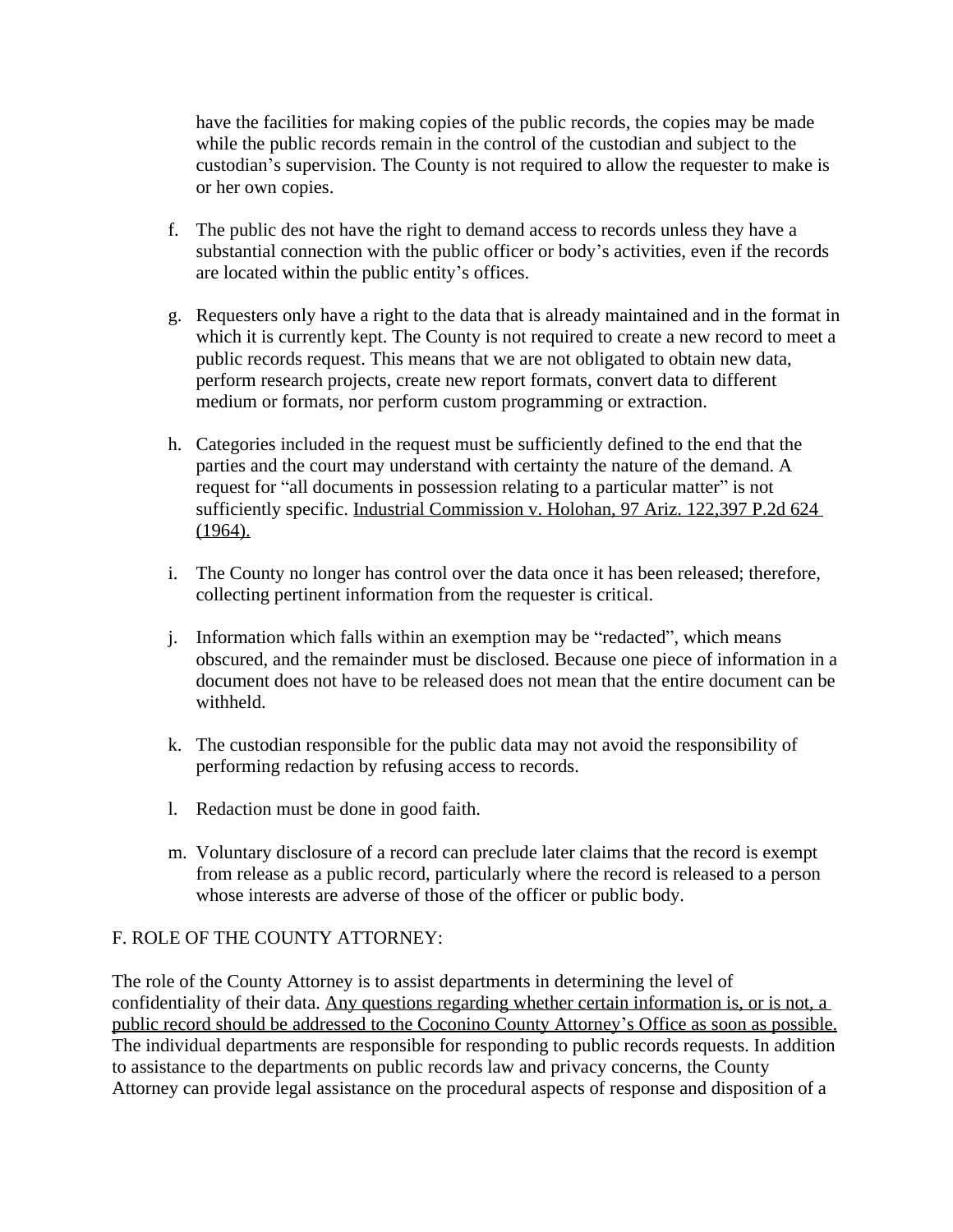request for records. For example, requests should be in writing, addressed to the appropriate record custodian. The County Attorney should advise the custodian on the parameters of good faith response and insure a reasonable response time to the request. The County Attorney must advise on the necessity of redaction of privileged or confidential material from those documents which are subject to disclosure. When a records custodian reaches an impasse with a records requestor, the County Attorney should attempt to mediate the differing views and, failing compromise, litigate the issue from the plaintiff or defendant position as appropriate. In some cases, the County Attorney may choose to seek court review of records believed to be confidential prior to release to the public.

## G. REQUESTS FOR PERSONNEL RECORDS:

There is a presumption of disclosure with respect to personnel records as with other public records in Arizona, but each request for records must nonetheless be considered on a case by case basis, weighing privacy interests against the public interest in disclosure. As a matter of course, social security numbers, home phone numbers, home addresses, tax information (i.e., number of dependents) and any medical information about an employee should be redacted by the personnel department records clerk prior to release of a document.

## H. FEES CHARGED:

Different rules will apply to a non-commercial purpose request and a commercial purpose request for the recovery of costs.

1. For a non-commercial purpose request, the fee should reflect the actual costs involved in making a copy, which includes:

- a. Cost of paper or other media,
- b. Cost of the machinery to do the reproduction, and/or,
- c. Cost of employee to do the reproduction.

Note: The cost of searching for information cannot be recovered for a noncommercial use request.

2. For a commercial purpose request, cost may include all of the above plus the time expended in retrieving the records (i.e., cost of searching).

3. Any questions on whether a request is considered a non-commercial request or a commercial request should be addressed to the Coconino County Attorney's Office.

I. FORMS: